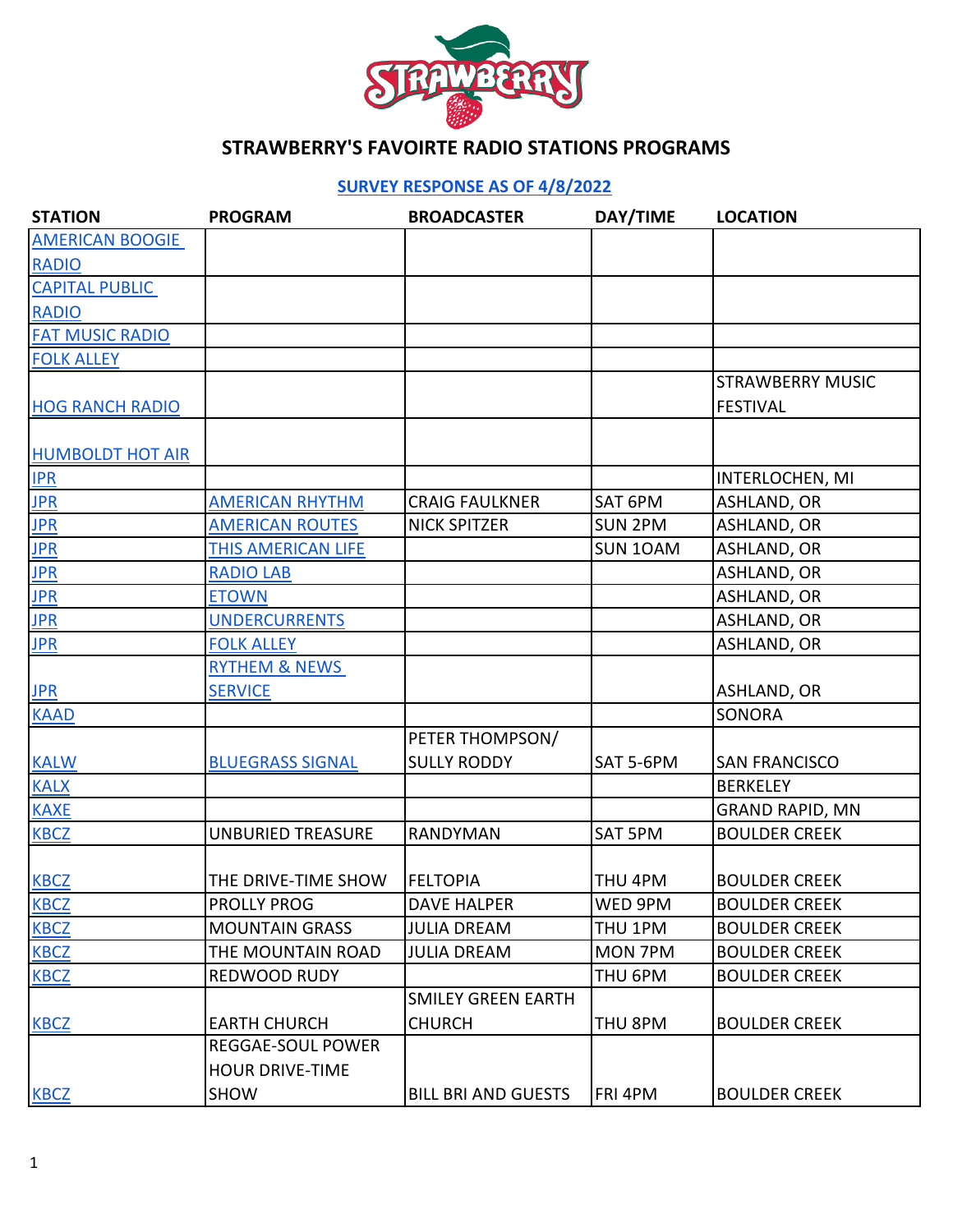

|                        | <b>ENRIQUE BURMANO'S</b>    |                              |                   |                        |
|------------------------|-----------------------------|------------------------------|-------------------|------------------------|
| <b>KBCZ</b>            | <b>AMERICANA SHOW</b>       | <b>ENRIQUE BURMANO</b>       | <b>SUN 6PM</b>    | <b>BOULDER CREEK</b>   |
| <b>KCBP</b>            |                             |                              |                   | <b>MODESTO</b>         |
| <b>KCBX</b>            | THE MORNING CUP             | <b>NEAL LOSEY</b>            | M-F 9AM -         | <b>SAN LUIS OBISPO</b> |
| <b>KCBX</b>            | THE BROKEN SPOKE            | <b>JANELLE YOUNGER</b>       | SAT 12NOON        | <b>SAN LUIS OBISPO</b> |
| <b>KCBX</b>            | THE ROAD HOME               | <b>MARISA WADDELL</b>        | <b>THU 6:30PM</b> | <b>SAN LUIS OBISPO</b> |
| <b>KCBX</b>            | PICKIN' UP THE TEMPO        | ROB KIMBALL, LAURA           | <b>TUES 8PM</b>   | <b>SAN LUIS OBISPO</b> |
| <b>KCBX</b>            | <b>ACROSS THE TRACKS</b>    | <b>BLAIR GILLESPIE, BRAD</b> | THU 8PM           | <b>SAN LUIS OBISPO</b> |
| <b>KCBX</b>            | <b>JUKEBOX REVIVAL</b>      | <b>MONICA FISCALINI</b>      | <b>TUE 6:30PM</b> | <b>SAN LUIS OBISPO</b> |
| <b>KCBX</b>            | THE UNIVERSAL               | <b>JEROME TAYLOR</b>         | <b>FRI 8:30PM</b> | <b>SAN LUIS OBISPO</b> |
| <b>KCBX</b>            | <b>TROTAMUNDOS</b>          | <b>DAVID FIGUEROA</b>        | MON 10PM          | <b>SAN LUIS OBISPO</b> |
| <b>KCBX</b>            | <b>AMERICAN ROUTES</b>      | <b>NICK SPITZER</b>          | SAT 3PM           | <b>SAN LUIS OBISPO</b> |
| <b>KCBX</b>            | <b>EVENING BLUES</b>        | DEE-TROIT DEB, BIG           | SAT 6PM           | <b>SAN LUIS OBISPO</b> |
| <b>KCBX</b>            | <b>NIGHT TRAIN</b>          | <b>NEAL LOSEY</b>            | SAT 9PM -         | <b>SAN LUIS OBISPO</b> |
| <b>KCBX</b>            | <b>FREEDOM JAZZ DANCE</b>   | <b>RICK MATHEWS</b>          | <b>MON 8PM</b>    | <b>SAN LUIS OBISPO</b> |
| <b>KCBX</b>            | <b>JAZZ LINER NOTES</b>     | <b>FRED FRIEDMAN</b>         | THU 10PM          | <b>SAN LUIS OBISPO</b> |
| <b>KCHO NORTHSTATE</b> | <b>E-TOWN</b>               | <b>NICK AND HELEN</b>        | SAT 11AM          | <b>CHICO</b>           |
| <b>KCHO NORTHSTATE</b> | <b>ALL SONGS CONSIDERED</b> |                              |                   | <b>CHICO</b>           |
| <b>KDAN-JIVE RADIO</b> |                             |                              |                   | <b>MARSHALL</b>        |
| <b>KFAT MEMORIES</b>   |                             |                              |                   |                        |
| <b>KFCF</b>            |                             |                              |                   | <b>FRESNO</b>          |
| <b>KHUM</b>            |                             |                              |                   | <b>FERNDALE</b>        |
| <b>KKRN</b>            | <b>JUKE IN THE BACK</b>     | <b>MATT THE CAT</b>          | FRI 2PM           | <b>ROUND MOUNTAIN</b>  |
| <b>KKUP</b>            | <b>MONDAY NIGHT</b>         | LARZINHO                     | MON 6PM           | <b>CUPERTINO</b>       |
| <b>KKUP</b>            | <b>SWING BOOGIE</b>         | <b>SLEEPY JOHN</b>           | SAT 3PM           | <b>CUPERTINO</b>       |
| <b>KKUP</b>            | HUMAN VOICE SHOW            |                              |                   | <b>CUPERTINO</b>       |
| <b>KLCC</b>            | <b>DEADAIR</b>              | <b>DOWNTOWN DEB</b>          | SAT 7PM           | EUGENE, OR             |
| <b>KLCC</b>            | <b>THE BACKPORCH</b>        | PETER LAVELLE                | SAT 9PM           | <b>EUGENE, OR</b>      |
| <b>KMUD</b>            | PSYCHEDELIA OBSCURA         | <b>DENNIS</b>                |                   | REDWAY                 |
| <b>KNPR</b>            |                             |                              |                   | LAS VEGAS, NV          |
| <b>KPFA</b>            | <b>PANHANDLE COUNTRY</b>    | <b>TOM DIAMANT</b>           | <b>SUN 3PM</b>    | <b>BERKELEY</b>        |
| <b>KPFA</b>            | <b>PIG IN A PEN</b>         | <b>ALLEGRA THOMPSON</b>      | <b>SUN 3PM</b>    | <b>BERKELEY</b>        |
| <b>KPFA</b>            | THE BONNIE SIMMONS          | <b>BONNIE SIMMONS</b>        | THU 8PM           | <b>BERKELEY</b>        |
| <b>KPFA</b>            | <b>DEAD TO THE WORLD</b>    | <b>TIM LYNCH</b>             | WED 8PM           | <b>BERKELEY</b>        |
| <b>KPFA</b>            | <b>AMERICA'S BACK 40</b>    | <b>MARY TILSON</b>           | SUN 1PM           | <b>BERKELEY</b>        |
| <b>KPFA</b>            | <b>ACROSS THE GREAT</b>     | <b>KEVIN VANCE</b>           | SUN 11AM          | <b>BERKELEY</b>        |
| <b>KPFA</b>            | <b>SUNDAY SHOW</b>          | PHILIP MALDARI               | <b>SUN 9AM</b>    | <b>BERKELEY</b>        |
| <b>KPFK</b>            | <b>ONE MORE SUNDAY</b>      | <b>MIKE JOHNSON</b>          | <b>SUN 8PM</b>    | NORTH HOLLYWOOD        |
| <b>KPFK</b>            | <b>ALAN WATTS</b>           | PRODUCED BY ROY              | <b>SUN 81M</b>    | NORTH HOLLYWOOD        |
| <b>KPFK</b>            | <b>ROOTS MUSIC &amp;</b>    | TOM NIXON, MARY              | SAT 6AM           | NORTH HOLLYWOOD        |
| <b>KPIG</b>            |                             |                              |                   | <b>WATSONVILLE</b>     |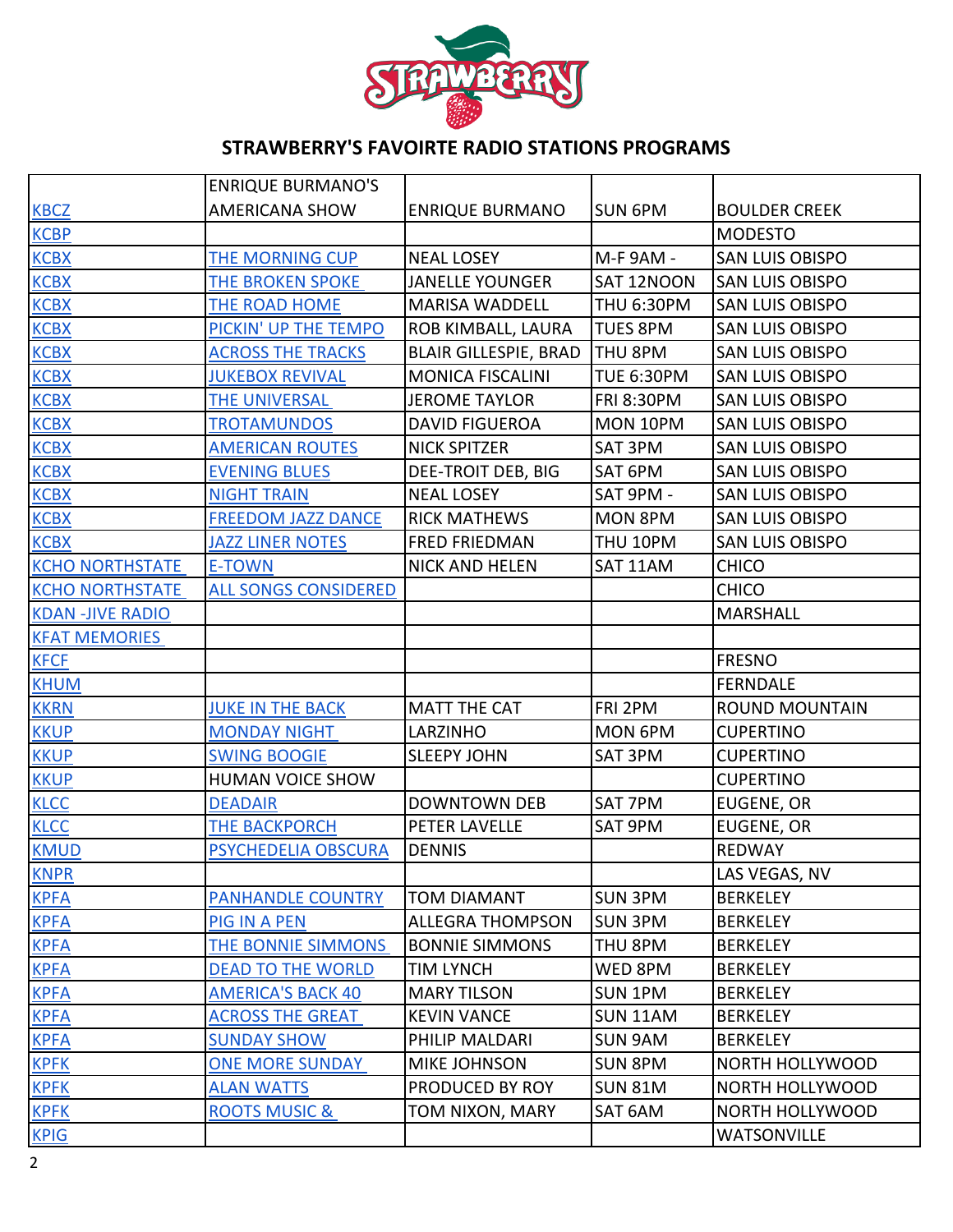

| <b>KQBM</b>               |                                 |                                  |                        | <b>WEST POINT</b>   |
|---------------------------|---------------------------------|----------------------------------|------------------------|---------------------|
| <b>KQED</b>               |                                 |                                  |                        | SACRAMENTO, SAN     |
| <b>KRCB</b>               | <b>OUR ROOTS ARE</b>            | KEVIN RUSSELL, STEVE             | SAT 2-5PM              | <b>ROHNERT PARK</b> |
| <b>KRSH</b>               |                                 |                                  |                        | <b>SANTA ROSA</b>   |
| <b>KRVR</b>               |                                 |                                  |                        | <b>MODESTO</b>      |
| <b>KSQD</b>               |                                 |                                  |                        | <b>SANTA CRUZ</b>   |
| <b>KTKE TRUCKEE TAHOE</b> |                                 |                                  |                        |                     |
| <b>RADIO</b>              |                                 |                                  |                        | <b>TRUCKEE</b>      |
| <b>KUNR</b>               | <b>RISKY BISCUIT HAYSEED</b>    | <b>DON "DONDO" LARUE</b>         | SAT 6PM                | RENO, NV            |
| <b>KUNR</b>               | <b>JIMBO'S JUKE JOINT &amp;</b> | <b>JIM BURKE</b>                 | SAT 8PM                | RENO, NV            |
| <b>KVHS</b>               |                                 |                                  |                        | CONCORD             |
| <b>KVIE PBS</b>           | <b>AMERICAN HEARTLAND</b>       |                                  |                        | SACRAMENTO          |
| <b>KVMR</b>               | <b>COUNTY LINE</b>              | <b>ERIC RICE</b>                 | SAT 10AM               | <b>NEVADA CITY</b>  |
| <b>KVMR</b>               | <b>BLUE GARAGE</b>              | MICHAEL AXELMAN                  | <b>SUN 3PM</b>         | <b>NEVADA CITY</b>  |
| <b>KVMR</b>               | <b>BLUES SPECTRUM</b>           | RALPH HENSON, RUSS               | <b>SUN 2PM</b>         | <b>NEVADA CITY</b>  |
| <b>KVMR</b>               | <b>HARD COUNTRY</b>             | <b>RICK &amp; AUDRA</b>          | SAT 12NOON             | <b>NEVADA CITY</b>  |
| <b>KVMR</b>               | <b>BACKROADS</b>                | <b>LARRY HILLBERG</b>            | SAT 7AM                | <b>NEVADA CITY</b>  |
| <b>KVMR</b>               | DIAMONDS & RUST                 | <b>LAURA MILLER</b>              | SAT 6PM                | <b>NEVADA CITY</b>  |
| <b>KVMR</b>               | <b>MONDAY MUSIC</b>             | GREG JEWETT, PRICKLY MON 4PM     |                        | <b>NEVADA CITY</b>  |
| <b>KVMR</b>               | <b>TUESDAY MUSIC</b>            | <b>JOHNNY GALLAGHER</b>          | <b>TUES 4PM</b>        | <b>NEVADA CITY</b>  |
| <b>KVMR</b>               | <b>WEDNESDAY MUSIC</b>          | <b>CONNIE COALE, JENNY</b>       | WED 4PM                | <b>NEVADA CITY</b>  |
| <b>KVMR</b>               | <b>THURSDAY MUSIC</b>           | <b>ELISA PARKER</b>              | THU 4PM                | <b>NEVADA CITY</b>  |
| <b>KVMR</b>               | <b>FRIDAY MUSIC</b>             | <b>HAP HAZARD</b>                | F <sub>4PM</sub>       | <b>NEVADA CITY</b>  |
| <b>KVMR</b>               | <b>RAGGED BUT RIGHT</b>         | <b>THOMAS GREENER</b>            | SUN 12NOON             | <b>NEVADA CITY</b>  |
| <b>KVMR</b>               | <b>GOOD STUFF</b>               | <b>KIM ROGERS</b>                | SAT 2PM                | <b>NEVADA CITY</b>  |
| <b>KVMR</b>               | <b>FAT MUSIC SHOW</b>           | <b>FELTON PRUITT</b>             | MON 12NOON NEVADA CITY |                     |
| <b>KVMR</b>               | <b>NEVADA CITY LIMITS</b>       | <b>DENNIS BRUNEMEYER</b>         | FRI 10AM               | <b>NEVADA CITY</b>  |
| <b>KVMR</b>               | THE SOUL OF MANY                | <b>DAVID RHODES</b>              | WED 10AM               | <b>NEVADA CITY</b>  |
| <b>KVMR</b>               | <b>EARLY MORNING</b>            | <b>DAVID JAMES</b>               | <b>MON 4-7AM</b>       | <b>NEVADA CITY</b>  |
| <b>KVMR</b>               | <b>FOLK SAY</b>                 | <b>CHE GREENWOOD</b>             | WED 10AM               | <b>NEVADA CITY</b>  |
| <b>KVMR</b>               | <b>CROOKED HIGHWAY</b>          | <b>GARY WELLS</b>                | <b>SUN 7AM</b>         | <b>NEVADA CITY</b>  |
| <b>KWNK</b>               |                                 |                                  |                        | RENO, NV            |
| <b>KX FM</b>              | <b>RADIO NEIGHBORING</b>        | <b>IDA MAE (CINDY</b>            |                        | LAGUNA BEACH        |
| <b>KZFR</b>               | <b>FUNKY RESERVATIONS</b>       | <b>AMBURGERS, RAFIKI</b>         | THU 3PM                | <b>CHICO</b>        |
| <b>KZFR</b>               | <b>MILES AHEAD, MILES</b>       | <b>CLAY ELLINGTON &amp; BILL</b> | <b>SUN 5PM</b>         | <b>CHICO</b>        |
| <b>KZFR</b>               | <b>ZEPHYR SOUL STEW</b>         | TIMg                             | $1/2$ TUE              | <b>CHICO</b>        |
| <b>KZFR</b>               | <b>ALL MIXED UP</b>             | DANNO, MARK, RAFIKI              | SAT 5PM                | <b>CHICO</b>        |
| <b>KZFR</b>               | <b>WOODY AND FRIENDS</b>        | PETER RATNER, BIG T,             | MON 9AM                | <b>CHICO</b>        |
| <b>KZFR</b>               | <b>RUN THE GAMUT</b>            | <b>RICK CARR</b>                 | THU 9AM                | <b>CHICO</b>        |
| <b>KZFR</b>               | <b>THE RANDOM PICK</b>          | J-HO                             | THU 12:30PM            | <b>CHICO</b>        |
| <b>KZFR</b>               | <b>FACE THE MUSIC</b>           | <b>TERRE REYNOLDS</b>            | <b>THU 7:30PM</b>      | <b>CHICO</b>        |
|                           |                                 |                                  |                        |                     |